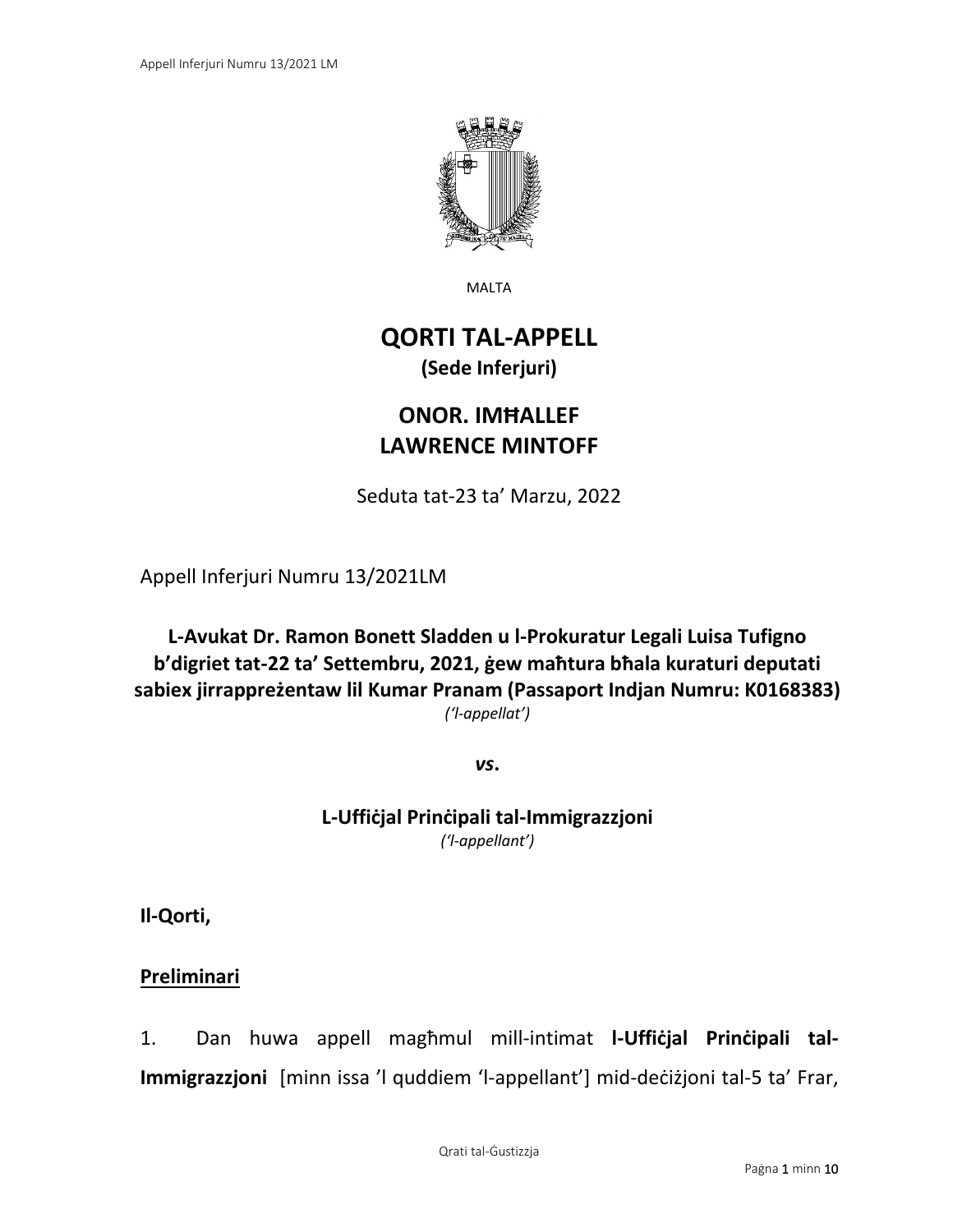2021, [minn issa 'l quddiem 'id-deċiżjoni appellata'] mogħtija mill-Bord tal-Appelli dwar l-Immigrazzjoni [minn issa 'I quddiem 'il-Bord'], li permezz tagħha ċaħad l-appell tar-rikorrent **Kumar Pranam (Passaport Indjan Numru K0168383)** [minn issa 'l quddiem 'l-appellat'] għar-raġunijiet hemm imfissra, u kkonferma d-deċiżjoni għar-ritorn tiegħu, b'dana li ordna li dik id-deċiżjoni m'għandhiex tiġi eżegwita sakemm l-appellat jispiċċa l-kors ta' studju tiegħu.

## **Fatti**

2. Il-fatti tal-appell odjern jirrigwardaw id-deċiżjoni tal-appellant tat-2 ta' Novembru, 2020 meħuda *ai termini* tar-regolament 3 tal-A.L. 81 tal-2011, li permezz tagħha ġiet imwaqqfa r-residenza tal-appellat hawn Malta għaliex irriżulta li kien immigrant ipprojbit.

### **Mertu**

3. L-appellat jidher li dakinhar stess kkontesta dik id-deċiżjoni, fejn huwa ddikjara li ma xtaqx japplika għal perijodu ta' *'voluntary departure'.* 

## **Id-deċiżjoni appellata**

4. Il-Bord wasal għad-deċiżjoni appellata wara li għamel is-segwenti konsiderazzjonijiet: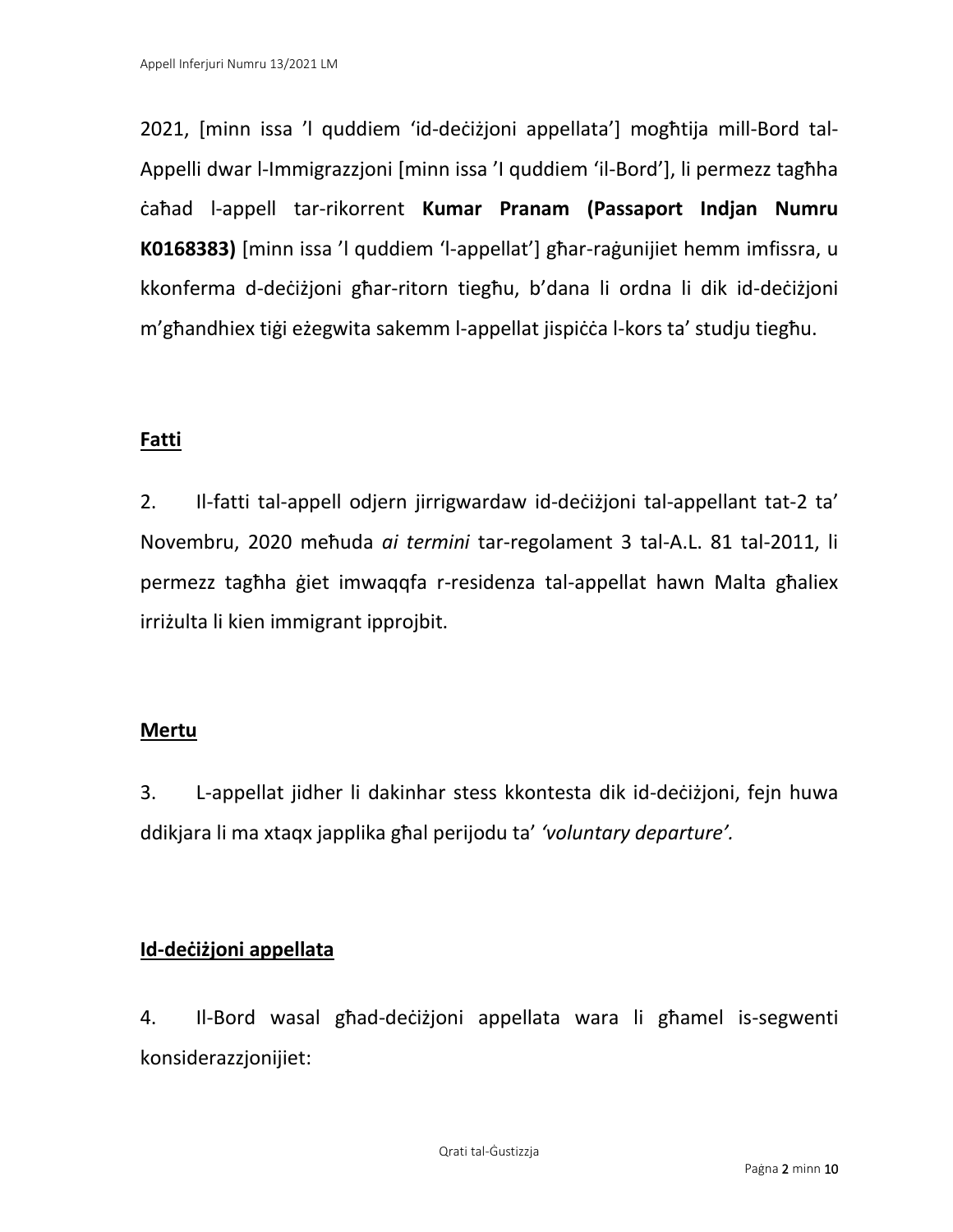#### *"Preliminary*

*The Board:*

*Saw that on 2nd November 2020, the Principal Immigation Officer issued a Return Decision against the appellant stating that the same appellant was a prohibited immigrant in terms of Article 5 of the Immigration Act as he had:*

- *Landed or been in Malta without leave from the Principal Immigration Officer;*
- *Been unable to show that he had the means to support himself and was therefore likely to become a charge on public funds; and*
- *Contravened the provisions of the Immigration Act or any of the regulations made thereunder.*

*Saw that the appellant appealed the Return Decision and declared that he did not want to avail himself of voluntary departure.*

*Heard all the witnesses and examined all the documentation submitted.*

#### *Submissions filed, evidence produced and considerations*

*The Board observed:*

*1. That there testified Mr Stephen Micallef, who stated that he was the chief security officer at Zara, an establishment in Sliema. He stated that one Sunday in November, he was approached by the Immigration Police who requested information with regard to the appellant's attendance at that establishment. This information was duly provided. The witness recognised the appellant and stated that he (the appellant) worked for Clentec Limited but was assigned to Zara. He added that the cleaners at Zara were required to sign the Clentec Limited logbook and a form indicating the times they went in and went out, for purposes of eventual payment. Having been shown the attendance sheets, the witness confirmed the documentation presented to the Board by Inspector Abela. The logbook was not necessarily signed in the presence of the witness and the witness could not tell how long the appellant had been working there. Under cross-examination, the witness stated that the role of the chief security officer entailed taking care of nine cleaners, previously fourteen cleaners. The cleaners themselves differed from one day to another and in fact, the witness could not remember the cleaners' names. He wrote the names of the cleaners who entered the establishment on a daily basis and there were times when he saw them signing. He could confirm that they would have entered the premises. The cleaners wore Clentec Limited t-shirts and there was no other company providing cleaning services to Zara.*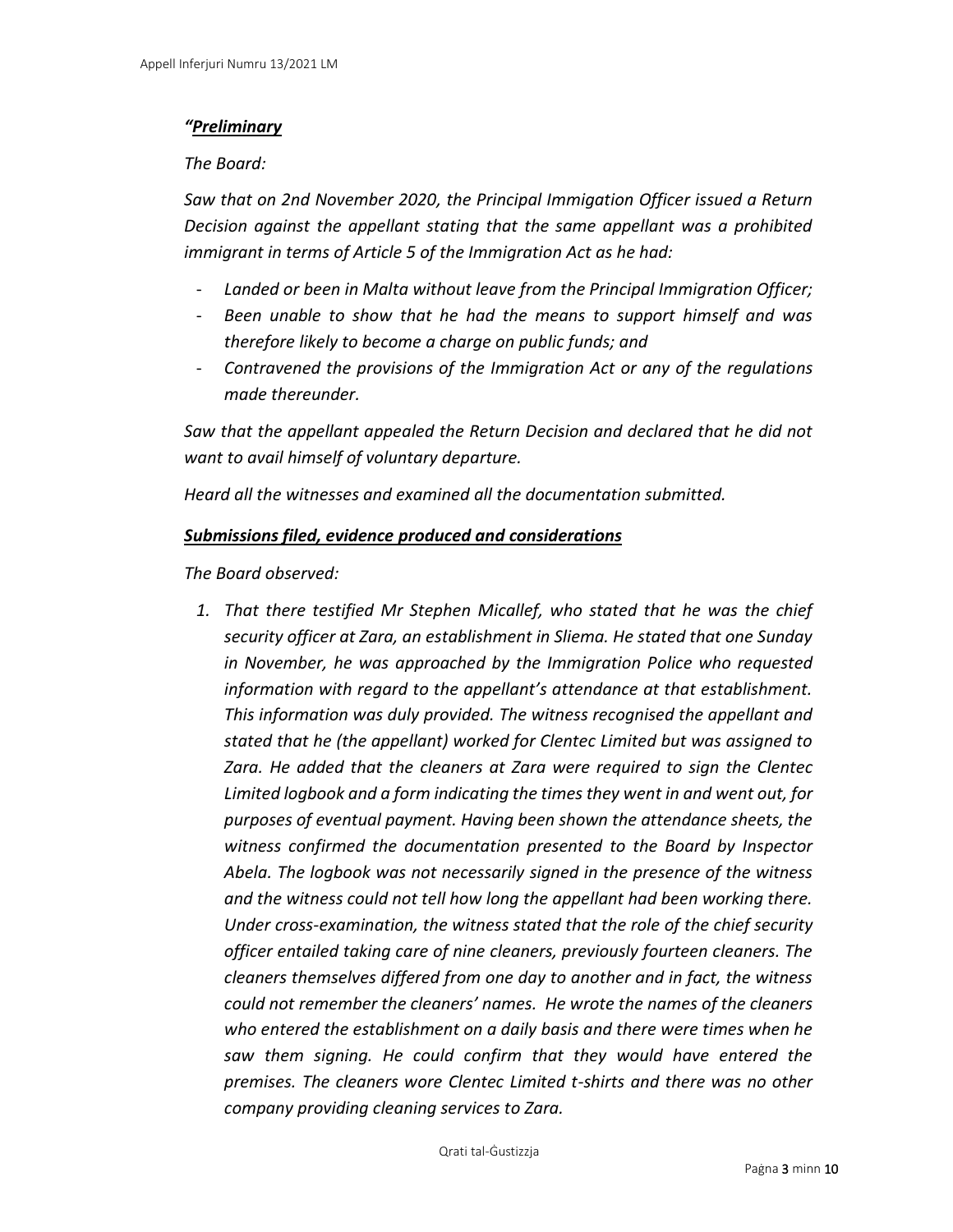- *2. There testified also Mr. Simon Turner, a director of Clentec Limited. He stated that he recognised the appellants and that due to the pandemic, some employees had to be spread around. Co-ordination of workers was done through WhatsApp as Clentec's administration was working through teleworking. The witness explained that he was ordered to prepare the necessary paperwork for the appellant and others and that the appellant would then visit Jobsplus himself to apply for permission to work for Clentec Limited. Mr Turner stated that on 29th July 2020, the appellant sent him a message asking if any work was available. Questioned by the Board, the witness stated that there was no link with Recruitgiant Limited. He added that he did not know they were registered with another employer as in their messages, they had said they had no job. The witness said that the appellant was employed for around five weeks before the police intervened. A copy of the relative Jobsplus application was also filed, together with payslips. Mr Turner confirmed that he did not meet the appellant in person but spoke to them on WhatsApp. He advised them to go to Jobsplus and then it was the company's supervisor who met them to provide uniforms. He said that he interviewed potential employees over a number of days and through WhatsApp. He identified the appellant through the photograph on the identity card.*
- *3. During the sitting of 8th January 2021, there testified Mr Tomas Mikalauskas. He stated that the appellant worked for him as food delivery drivers with a valid permit. They used the Bolt platform as he had an agreement with Bolt for food delivery on a part-time basis. Bolt was a platform or a tool rather than an employer. To his knowledge, they did not work for someone else. He stated that the appellant received his permit to work around September or October 2020 and that this was valid until February or March 2021. Furthermore, he would be willing to offer them an extension of their current employment provided the competent authorities decided to grant the relative permit. He added that he was aware that they had a student visa or permit and that they were reading business studies, that they took their studies seriously and had a 100% attendance rate. He stated that the appellants worked fifteen to twenty hours per week and that they were exemplary workers about whom he never received any complaints and who never had any reports filed against them.*
- *4. That document A is a copy of a licence issued by the Employment Licences Unit on 6th October 2020 which states that the appellant was authorised to act as*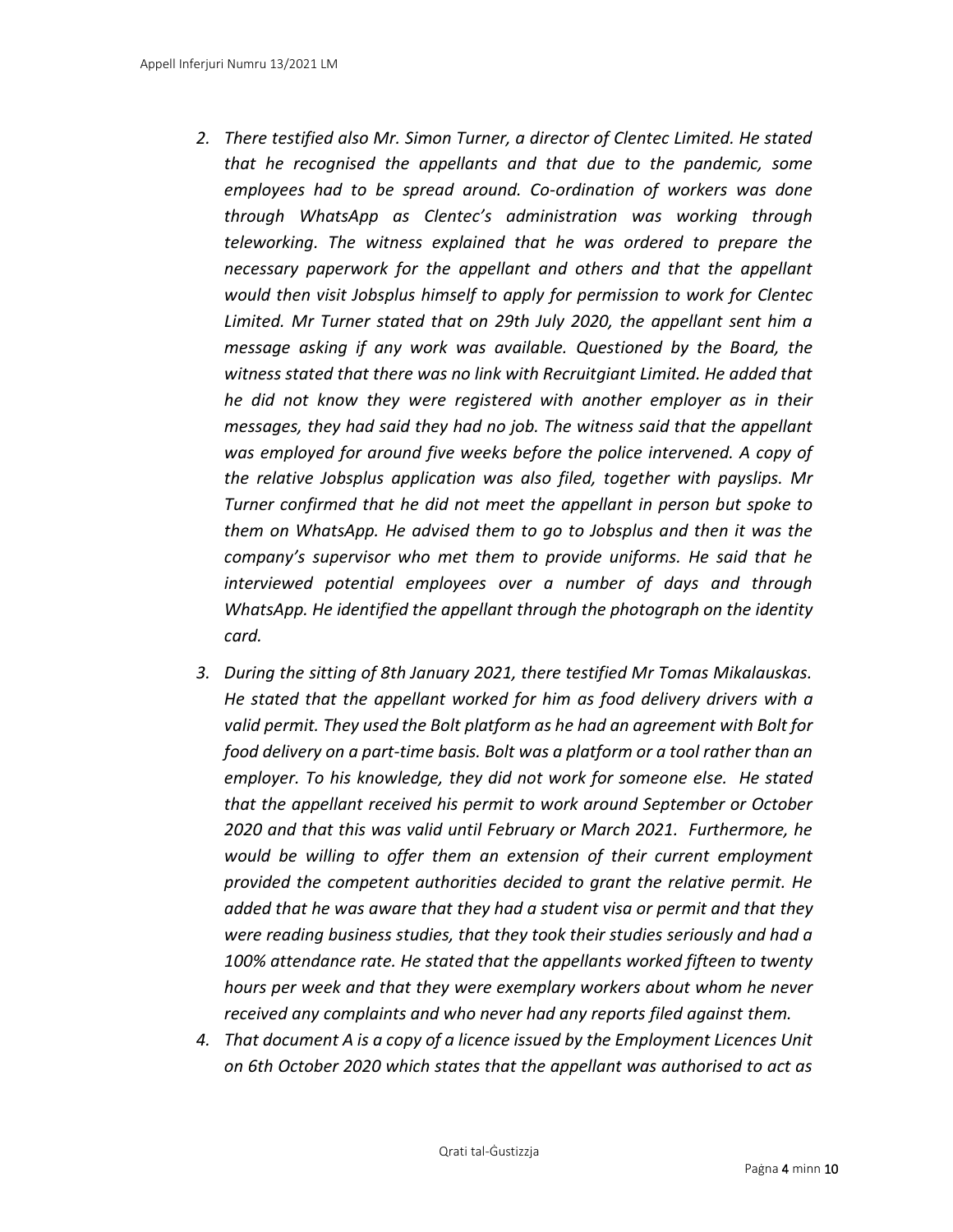*a delivery driver with Recruitgiant Limited and that such licence was valid between 6th October 2020 and 5th February 2021.*

- *5. That Inspector Christian Abela confirmed that upon verification with the school, it was true that the appellants were studying and doing well. E-mails presented by Inspector Abela confirmed that the appellant had a Residence Permit issued in order for him to study at EIE Institute of Education, which permit on 5th February 2021.*
- *6. Whilst it is true that the appellants were working for Clentec Limited de facto, Mr.Mikalauskas stated that they were working for his company (Recruitgiant). In fact, there is evidence (document ST2) that Mr Turner, on behalf of Clentec, seemingly prepared the paperwork necessary for the appellant to be issued with a new employment licence for the purposes of secondary employment (with Clentec Limited).*
- *7. In this particular case, the Principal Immigration Officer confirmed, after verification, that the appellant was a diligent student.*
- *8. It is most likely the case that the appellant sought work from Clentec Limited as Recruitgiant Limited did not assign them work or did not assign them enough work.*
- *9. That as regards the necessary applications, there must have been some misunderstanding, possibly even due to the language barrier, which led the appellant to believe that Clentec Limited would submit the relative application to Jobsplus, and not them.*
- *10. Therefore, whereas the Principal Immigration Officer was correct to issue the Return Decision, the Board, in view of the appellant's academic performance, sees fit to order that the execution of the Return Decision be delayed until such time as the appellant's current course finishes."*

### **L-Appell**

5. L-appellant ippreżenta r-rikors tal-appell tiegħu quddiem din il-Qorti fil-15 ta' Frar, 2021, fejn talab sabiex titħassar in parti d-deċiżjoni appellata fejn il-Bord iddeċieda li d-deċiżjoni tiegħu m'għandhiex tiġi eżegwita sakemm lappellat jispiċċa l-kors tal-istudji tiegħu, u minflok tordna lill-Bord sabiex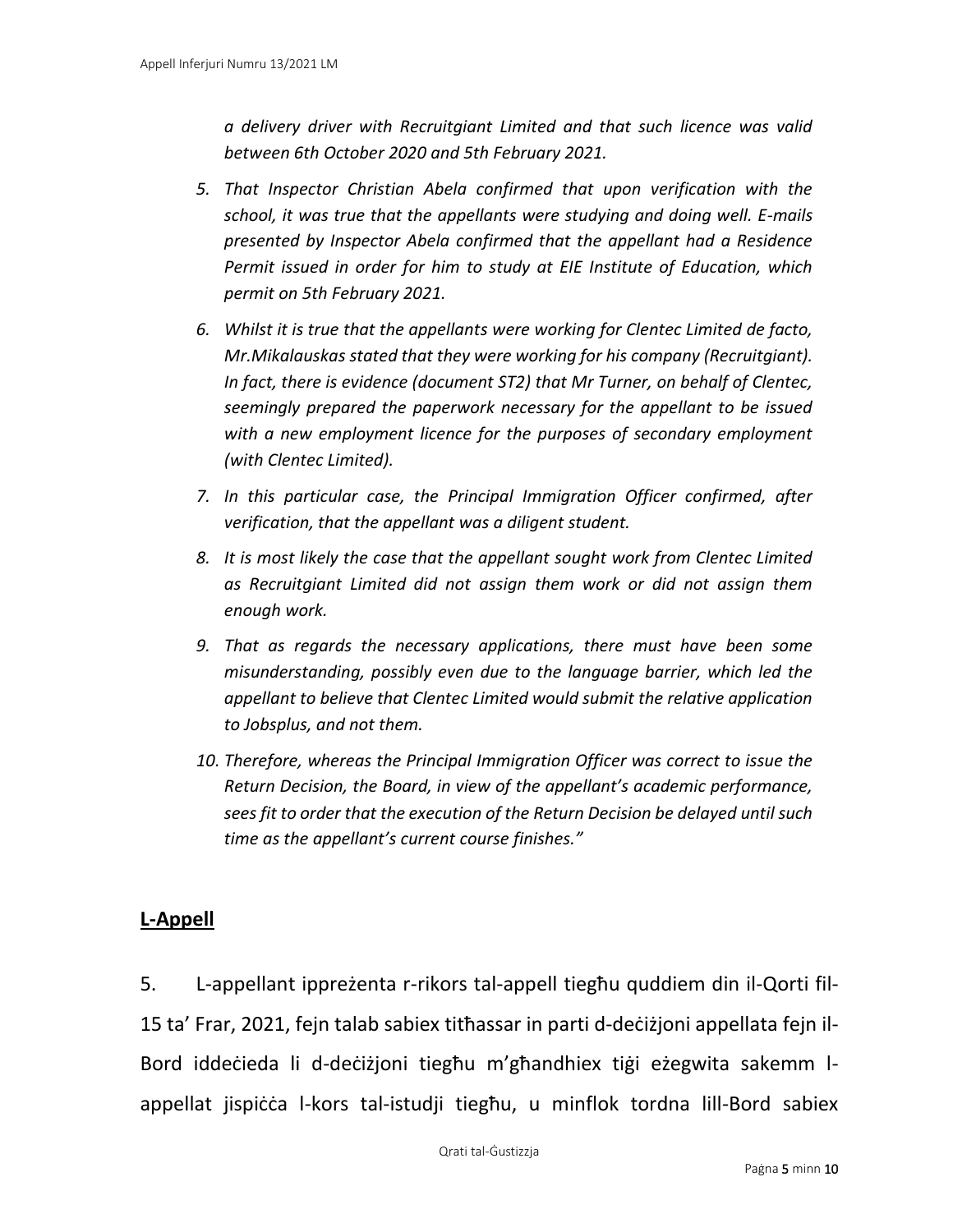jiddeċiedi l-kwistjoni fil-parametri tal-liġi mingħajr ma tiġi soġġetta għall-ebda kundizzjoni, bl-ispejjeż taż-żewġ istanzi kontra l-appellat. Jgħid li s-segwenti huma l-aggravji tiegħu: (i) il-Bord mar lil hinn minn dak permess mil-liġi u applika regolamenti b'mod żbaljat; u (ii) il-Bord qatt ma seta' jimponi kundizzjonijiet fuq l-eżekuzzjoni tad-deċiżjoni tiegħu.

6. Wara d-digriet ta' din il-Qorti tat-22 ta' Settembru, 2021 fejn ġew maħtura l-Avukat Ramon Bonett Sladden u l-P.L. Luisa Tufigno bħala kuraturi deputati sabiex jidhru għall-appellat, huma ppreżentaw risposta fejn iddikjaraw li huma ma kienux edotti mill-fatti u għalhekk talbu sabiex jiġu awtorizzati li jippreżentaw risposta ulterjuri. Għalhekk fis-26 ta' Ottubru, 2021 huma għaddew sabiex ippreżentaw ir-risposta tagħhom, fejn talbu lil din il-Qorti sabiex tiċħad l-appell interpost, filwaqt li tikkonferma d-deċiżjoni appellata.

## **Konsiderazzjonijiet ta' din il-Qorti**

7. Il-Qorti ser tgħaddi sabiex tikkonsidra l-aggravji tal-appellant fid-dawl ta' dak li ġie deċiż mill-Bord, filwaqt li tieħu wkoll konjizzjoni tas-sottomissjonijiet tal-appellat kif imressqa mill-kuraturi deputati fuq imsemmija.

8. L-appellant jikkontendi li l-Bord skarta għal kollox ir-rekwiżiti tal-Kap. 217 u l-L.S. 217.12. Filwaqt li jiċċita l-para. (ċ) tas-subartikolu 25A(1) tal-Kap. 217, jissottometti li l-Bord ma setax jiddeċiedi dwar l-appelli quddiemu mingħajr ma jispjega l-bażi legali tad-deċiżjoni tiegħu. Jikkontendi li l-fatt li l-appellat kien sejjer tajjeb fl-istudji tiegħu u kien student diliġenti, ma kien ixejjen xejn millfatt li l-appellant għandu dmir jieħu deċiżjoni *ai termini* tas-subregolament 3(6)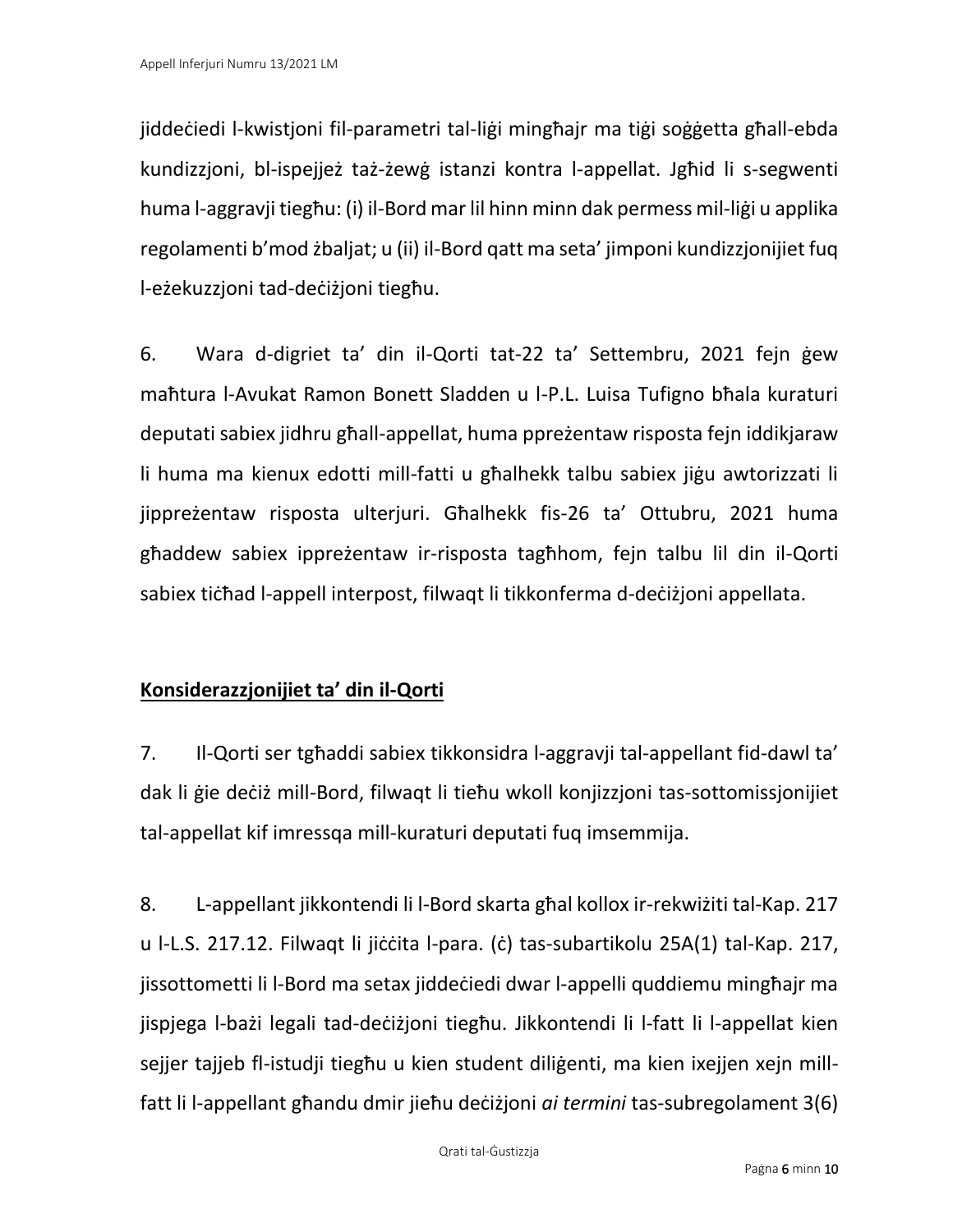tal-L.S. 217.12, u li d-deċiżjoni tiegħu hija waħda tajba. Jispjega li l-Bord kien tenut jinvestiga jekk ir-rekwiżiti legali mposti fuq l-appellant skont dik il-liġi sussidjarja kienux ġew sodisfatti, iżda mhux jiddeċiedi dwar kwistjonijiet li fuqhom ma kellu l-ebda kompetenza. L-appellant jgħid li l-Bord kellu s-setgħa li jissospendi d-deċiżjoni tiegħu b'mod temporanju, iżda mhux b'mod indefinit jew indeterminat, u hawn huwa jagħmel riferiment għas-subregolament 11(2) tal-L.S. 217.12. Jispjega li fil-fatt l-appellat kien diġà applika mal-iskola sabiex jagħmel sena oħra ta' studji hawn Malta, u jekk id-deċiżjoni tal-Bord tiġi kkonfermata, huwa seta' jestendi l-istudji tiegħu hawn Malta *ad infinitum* skont ir-rieda u x-xewqa tiegħu.

9. Il-kuraturi deputati rappreżentanti l-appellat, filwaqt li jagħrfu li l-ilment tal-appellant huwa essenzjalment li l-Bord ma kellux is-setgħa li jissospendi leżekuzzjoni tad-Deċiżjoni ta' Ritorn, jagħmlu riferiment għas-subartikolu 11(3) tal-L.S. 217.12 u jiċċitaw l-istess. Jissottomettu li għall-kuntrarju ta' dak li kien qed jikkontendi l-appellant, il-kors ta' studju ma jinvolvix perijodu indefinit. Jissottomettu wkoll li l-liġi tħalli l-Bord liberu fir-rigward tat-tul tas-sospensjoni tal-eżekuzzjoni, u jirrilevaw li sabiex ċittadin ta' pajjiż ieħor ikun jista' jistudja hawn Malta, dan kellu bżonn il-permess relattiv mill-Aġenzija Identità Malta, liema permess kien f'id l-appellat meta nqabad jaħdem illegalment hawn Malta. Ikomplu jispjegaw li kienet il-prassi ta' dik l-Aġenzija li fejn persuna tkun qed issegwi kors ta' aktar minn sena, hija qabel ma ġġedded permess li jkun inħareġ għar-raġuni ta' studju, titlob lill-istituzzjoni edukattiva għal informazzjoni dwar l-attendenza ta' dik il-persuna u anki għal rapport akkademiku. Għalhekk, filkaż odjern l-appellat ma setax ikompli jistudja hawn Malta jekk l-Aġenzija ma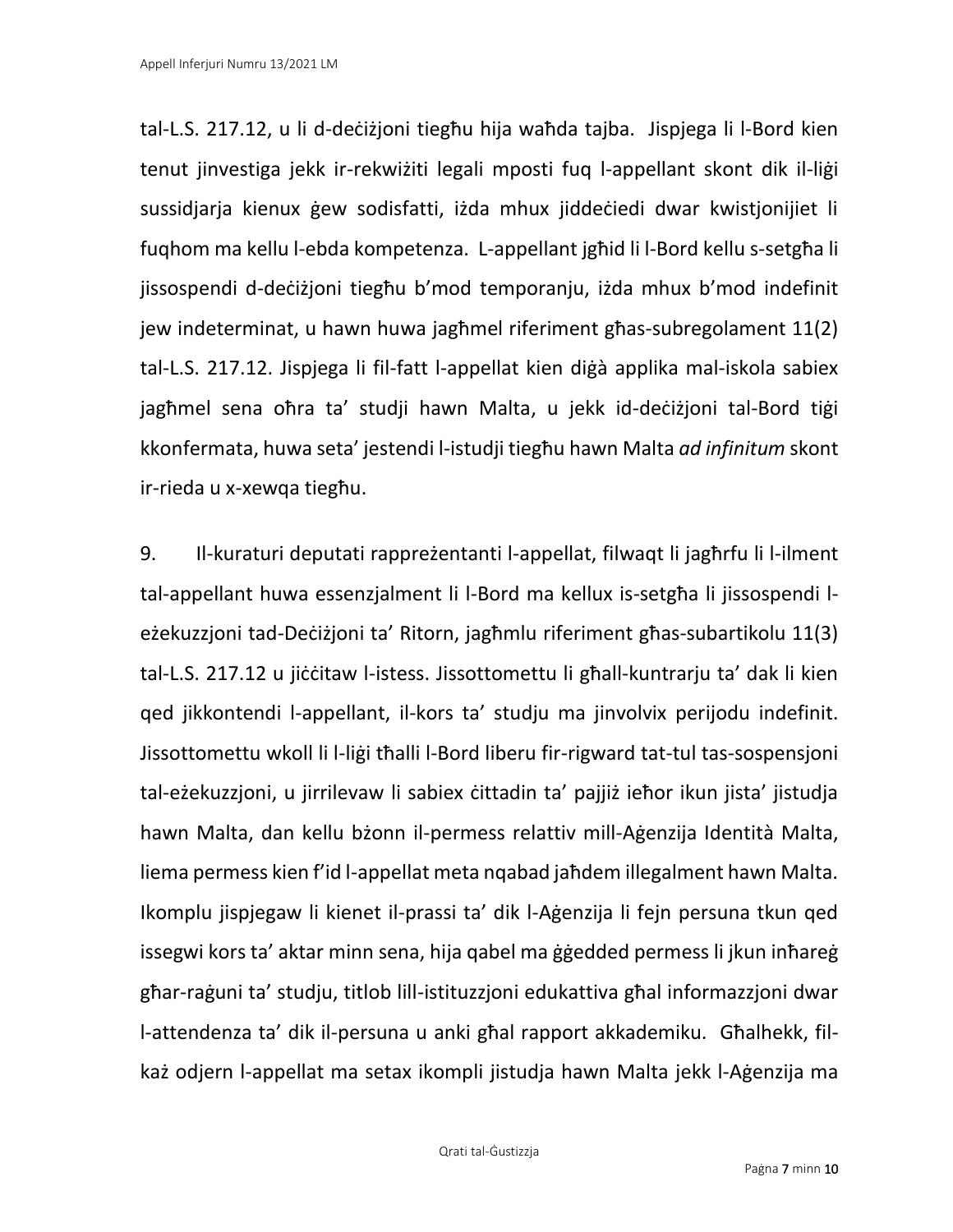ġġeddix il-permess min-naħa tagħha, u li wkoll tieħu in konsiderazzjoni linformazzjoni li tingħata mingħand l-*Immigration Police.* Il-kuraturi deputati jispjegaw li fejn f'deċiżjonijiet bħal dik odjerna l-persuna ma jkunx baqgħalha wisg żmien sabiex tispiċċa l-kors ta' studju, huma kienu tal-fehma li mhuwiex ġust li dak il-kors jintemm ħesrem u b'hekk jintilfu l-flus kollha li dik il-persuna tkun nefqet sabiex tistudja hawn Malta. Iżda min-naħa l-oħra l-Bord kien jagħraf biżżejjed li dik il-persuna m'għandhiex tingħata *carte blanche* sabiex tibqa' hawn Malta tistudja għal sena jew sentejn jew iktar, meta tkun inqabdet taħdem illegalment. Jirrilevaw li d-deċiżjoni appellata ttieħdet fid-dawl tal-fatt li l-Ispettur Christian Abela kien informa lill-Bord li mill-verifiki kien irriżulta li lappellat kien qed isegwi kors u anki kien qed jagħmel progress akkademiku. Jgħidu li l-permess li ngħata lill-appellat għall-fini ta' studju kien jiskadi fil-5 ta' Frar, 2021, u dan filwaqt li jirrilevaw li l-*policy* ta' *Jobsplus* kienet li persuni f'Malta li jkunu qegħdin jistudjaw jitħallew jaħdmu sa 20 jew 25 siegħa filġimgħa sakemm jinħareġ permess għal *secondary emloyment* mill-*Employment Licences Unit* fi ħdan il-*Jobsplus*.

10. Il-Qorti tibda billi tikkonsidra dak li jipprovdi għalih is-subregolament 11(3) tal-L.S. 217.12:

*"(3) Il-Bord għandu jirrevedi deċiżjonijiet relatati mar-ritorn fuq applikazzjoni taċ-ċittadin ta' pajjiż terz kif imsemmi fis-subregolament (2) u jista' jissospendi l-eżekuzzjoni tagħhom b'mod temporanju."*

M'hemmx dubju li huma ċari u inekwivoċi l-parametri tal-Bord kif stabbiliti minn dan is-subregolament, fir-rigward ta' dik id-deċiżjoni li huwa jista' jieħu meta jirrevedi deċiżjoni tal-appellant fir-rigward tar-ritorn ta' ċittadin ta' pajjiż terz.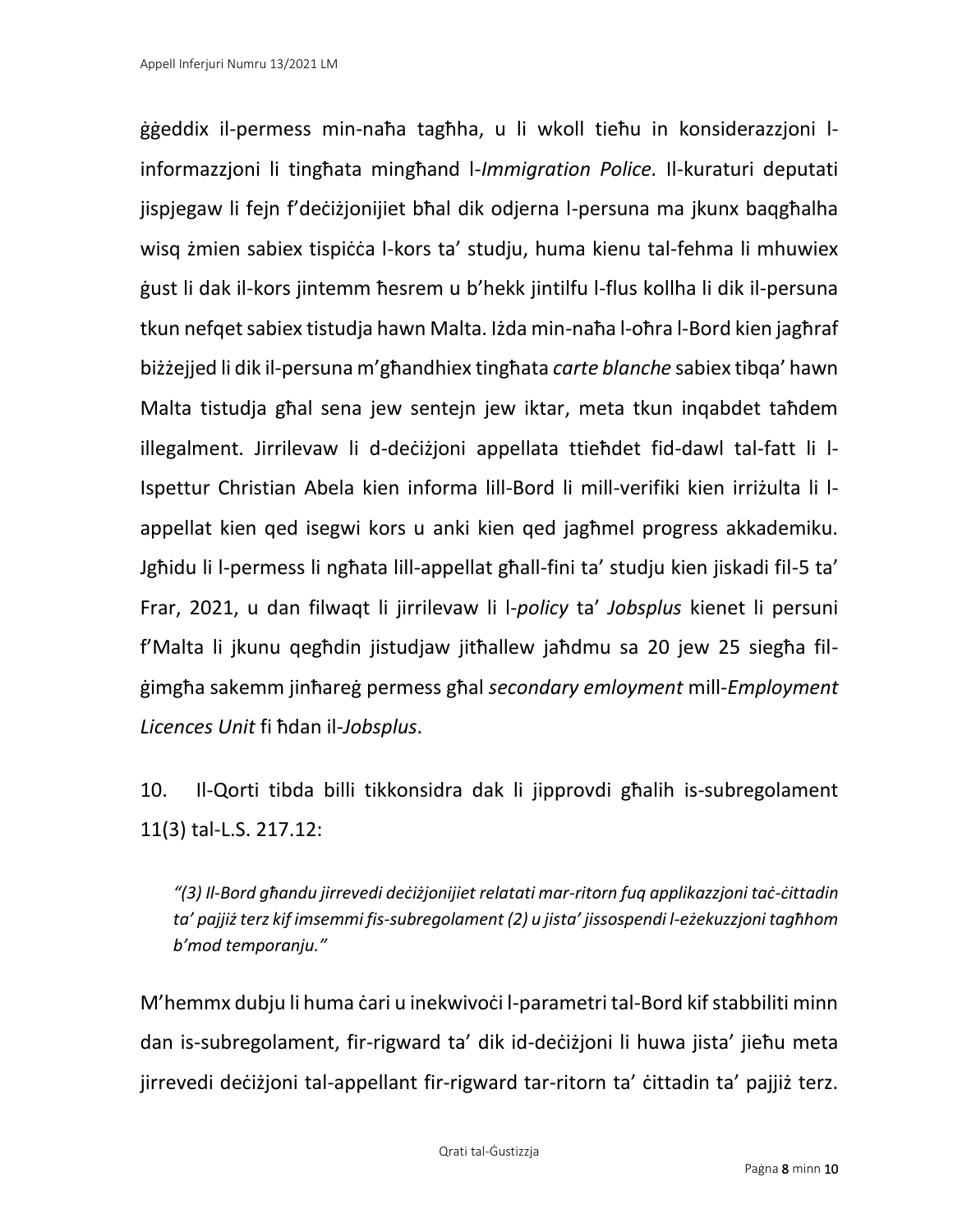Tgħid li permezz ta' dawn id-disposizzjonijiet il-Bord għandu s-setgħa li jissospendi l-eżekuzzjoni ta' deċiżjoni li tkun ingħatat mill-appellant, u dan b'mod temporanju. Dan il-punt ma jidhirx li qed jiġi kkontestat mill-imsemmi appellant, iżda minflok huwa jikkontendi li fil-każ odjern id-deċiżjoni appellata kellha l-effett li tissospendi l-eżekuzzjoni tad-deċiżjoni appellata għal żmien indefinit, meta dan mhux ikkontemplat mil-liġi. Iżda l-Qorti tgħid li għallkuntrarju meta l-Bord ordna li dik id-deċiżjoni appellata *"...should not be executed until the appellant's current course ends",* huwa kien qed iżomm filparametri tad-diskrezzjoni mogħtija lilu mil-liġi. Il-Bord għamilha ċara li ssospensjoni kienet qegħda tingħata għaż-żmien li l-appellat kellu bżonn sabiex itemm il-kors kurrenti tal-istudju tiegħu, u għalhekk is-sospensjoni ma kellhiex tibqa' *in vigore* hekk kif huwa jtemm l-imsemmi kors.

11. Għaldaqstant din il-Qorti ssib li l-aggravji tal-appellant mhumiex ġustifikati u tiċħadhom.

### **Decide**

**Għar-raġunijiet premessi, il-Qorti tiċħad l-appell odjern u tikkonferma ddeċiżjoni appellata fl-intier tagħha.**

**L-ispejjeż tal-appell odjern u dawk tal-proċeduri quddiem il-Bord, għandhom ikunu a karigu tal-appellant.**